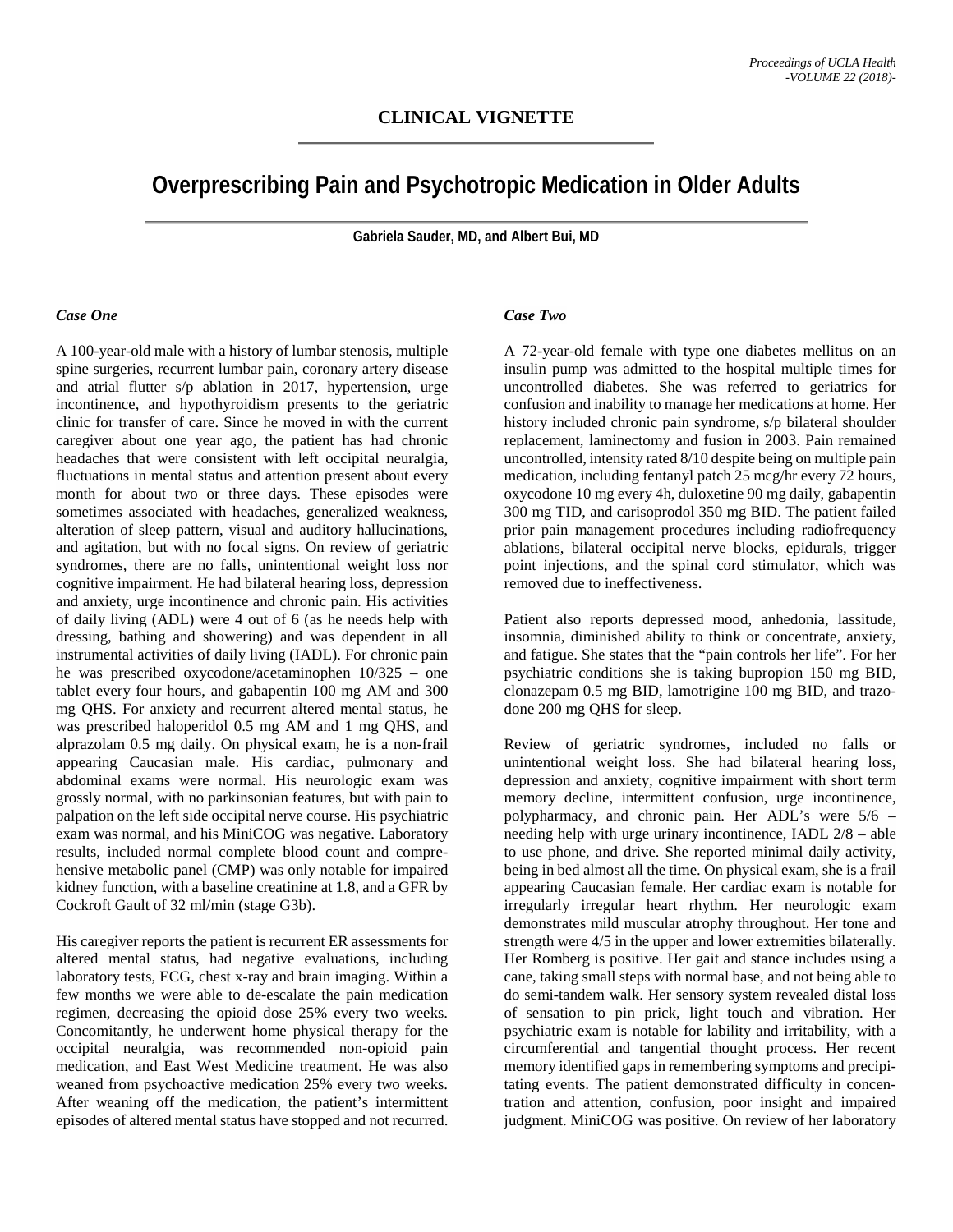results, CBC and CMP were normal, and most recent A1c was 6.5.

After initial evaluation, the recommendation was to de-escalate the pain medication regimen. Her fentanyl 25, and carisoprodol 350 have been weaned weekly by 25% dose decrease and her trazodone 200 mg QHS has been reduced to 100 mg QHS as needed for sleep. Within two months after medication changes she underwent comprehensive neuropsychological testing, where she scored 29/30 on MMSE, with normal scores for visuospatial skills, verbal and visual learning and memory, recognition memory, attention span, language-based skills, vocabulary and factual knowledge.

## *Discussion*

#### *Pain in older adults*

Pain is estimated to affect 79% of adults  $\geq$  85 years old. Studies indicate up to 50% of community-dwelling older adults and 50%–80% of nursing-home residents have pain due to degenerative bone diseases, postsurgical pain, pain related to cancer, shingles and post-herpetic neuralgia and other chronic illnesses that are associated with pain.

## *The risks of uncontrolled pain in older adults*

Uncontrolled pain in older adults can lead to increased falls, anxiety, agitation, delirium, decline in functional status, and in quality of life.

For cognitively impaired older adults, pain may be underrecognized and under-treated.

## *Metabolism changes are important to consider pain when managing in the elderly*

Management of pain in older adults requires addressing the source and intensity of pain, identifying previous regimens, and recognizing physiologic changes. Decreased renal or hepatic function and increased body fat may affect drug metabolism and distribution resulting in higher serum drug levels in older patients.<sup>1</sup>

As such, older adults are more susceptible to opioid-induced adverse effects, including hypotension, respiratory depression, delirium, constipation, excessive sedation, and drug accumulation. When the decision to taper down medications has been made, it is recommended to reduce the initial dose by 50 percent, and gradual further titration to decrease the risk of accumulation and overdose.

While hydromorphone or fentanyl may be better choices for older adults with renal impairment, accumulation of a neurotoxic/excitatory metabolite of hydromorphone is a concern with severe renal insufficiency.

When tricyclic antidepressants (TCAs) are selected, nortriptyline and desipramine are better choices than amitriptyline because of less toxicity. The muscle relaxant carisoprodol should be avoided in older adults as it is metabolized to meprobamate, a strong anxiolytic and sedative. TCAs and carisoprodol are included on the Beers Criteria as potentially inappropriate, and should be avoided in older adults. 2

## *Preferred pain medications*

For the nociceptive somatic pain, such as musculoskeletal disorders, arthritis, fractures, bone metastases, and postoperative pain, it is recommended to start with acetaminophen. It is most effective if scheduled regularly rather than as needed dosage. NSAIDS (if GFR by Cockroft Gault is permissive) (SOE-A) and opioids (SOE-B) may also be considered. NSAIDS, due to increased side effects in older adults, should be used only for a brief course and at the lowest effective dose.

In the case of nociceptive visceral pain, guidelines recommend treating the underlying condition, using acetaminophen (SOE-C) and opioids (SOE-B).

For neuropathic pain, the recommendations are tricyclic antidepressants (TCAs) (SOE-A), serotonin-norepinephrine reuptake inhibitor antidepressants (SOE-A), anticonvulsants (SOE-A), opioids (SOE-B), and topical anesthetics (SOE-C). In the case of myofascial pain syndrome, somatic symptom pain disorders, and fibromyalgia, we use antidepressants (SOE-B), and antianxiety agents (SOE-C).

Cognitive behavioral therapy is also recommended for all types of pain (SOE-B).

## *Conclusion*

According to CDC WONDER, opioids (including prescription opioids, heroin, and fentanyl) resulted in more than 64,000 fatalities in 2016. Of all opioid overdose deaths, 40% involved a prescription opioid**.** From 2002 to 2011 there was a 1.9-fold increase in the total number of deaths due to opioids, and 4.3 fold increase in the total number of deaths due to benzodiazepines. When prescribing opioids and benzodiazepines, practitioners must be aware of the harms of over-prescribing, polypharmacy and drug-drug, and drug-disease interactions.

As with our first case, weaning off the opioids, neuroleptic and benzodiazepine resolved the intermittent subacute delirium. In the second case, by weaning off the opioids, and the muscle relaxant, cognition, memory and attention span improved.

Overprescribing and drug- drug and drug-disease interactions in older adults with multiple co-morbidities, frailty, and impaired kidney function could be more harmful than beneficial. Therefore, a thorough evaluation of a patient's drug regimen, with discontinuation of unnecessary therapy, dose reduction, and simplification of the dosing schedule are critical steps in medication management in older adults.

## **REFERENCES**

- 1. **Cho S, Lau SW, Tandon V, Kumi K, Pfuma E, Abernethy DR.** Geriatric drug evaluation: where are we now and where should we be in the future? *Arch Intern Med.* 2011 May 23;171(10):937-40. doi: 10.1001/arch internmed.2011.152. Review. PubMed PMID: 21606098.
- 2. **By the American Geriatrics Society 2015 Beers Criteria Update Expert Panel.** American Geriatrics Society 2015 Updated Beers Criteria for Potentially Inappropriate Medication Use in Older Adults*. J Am Geriatr Soc.* 2015 Nov;63